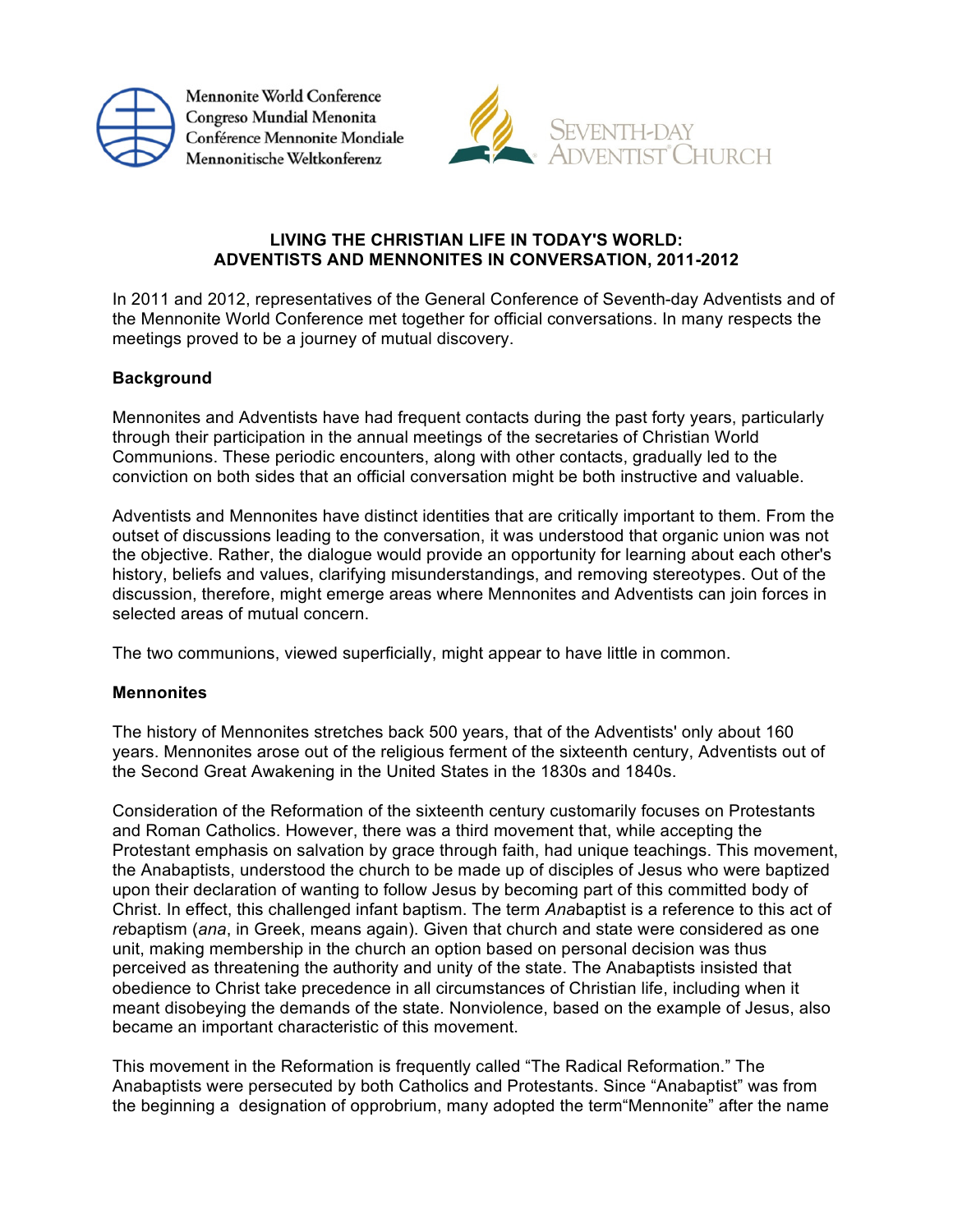of Menno Simons, a Dutch leader and writer, who stressed a renewed vision for the church, including the call for followers of Jesus to reject violence and seek peace.

Over the course of the centuries, Mennonites, along with other branches of the Anabaptists, suffered ongoing persecution, including imprisonment and death, because of their beliefs and practices. They frequently found it necessary to uproot and move on, seeking a more tolerant environment. Many eventually migrated to Canada and the United States where they established communities.

In 1925 European Mennonite churches came together to form the Mennonite World Conference (MWC). Today Mennonites are frequently known as a "peace church." They are active in building congregations as disciples of Jesus - the Prince of Peace, living and promoting reconciliation, mediation, justice and peace in all aspects of life. As a consequence of active missionary and evangelistic engagement over the last century, MWC is presently made up of 101 national churches, in 53 countries, with 1.3 million members.

### **Seventh-day Adventists**

The first half of the nineteenth century witnessed a widespread expectation that Jesus Christ was about to return in person. While the anticipation was global in nature, it reached prominence in the United States under the preaching of Baptist layman, William Miller. From studies of Bible prophecies, especially those in the Book of Daniel, Miller predicted that Jesus would come again around 1843-1844.

Miller's proclamation had huge impact, ranging from enthusiasm to scorn. Eventually the Millerites settled on October 22, 1844 as the date of Jesus' return. When Jesus did not come on that date, they were subjected to ridicule and mocking.

Probably 50,000—100,000 people expected Jesus to come on October 22, 1844. With the failure of their hopes, the Millerites fell into disarray. The movement splintered; many people abandoned belief in Jesus' coming.

Out of this unpromising milieu arose the Seventh-day Adventist Church. A small group of Millerites, perhaps about one hundred people, restudied the prophecies. They concluded that, while they had been wrong in believing that Jesus would come in 1844, they should continue to expect His imminent return without setting a date for the event. To this belief the Adventists also concluded from Bible study that the seventh-day Sabbath should be observed as a day of rest and worship.

In 1860, this small group adopted the name "Seventh-day Adventist." Three years later it formally organized; its members numbered about 3000. From these small beginnings, the church has grown to a membership of about twenty million in more than two hundred countries. Driven by a strong missionary impulse, it understands its mission to tell the world about"the blessed hope"—the soon return of Jesus.

## **Participants**

The same participants were involved in both conversations. From the MWC they were: Robert Suderman (Canada), Valerie Rempel (United States), Henk Stenvers (The Netherlands), Patricia Urueña (Colombia), Danisa Ndlovu (Zimbabwe), and Tom Yoder Neufeld (Canada).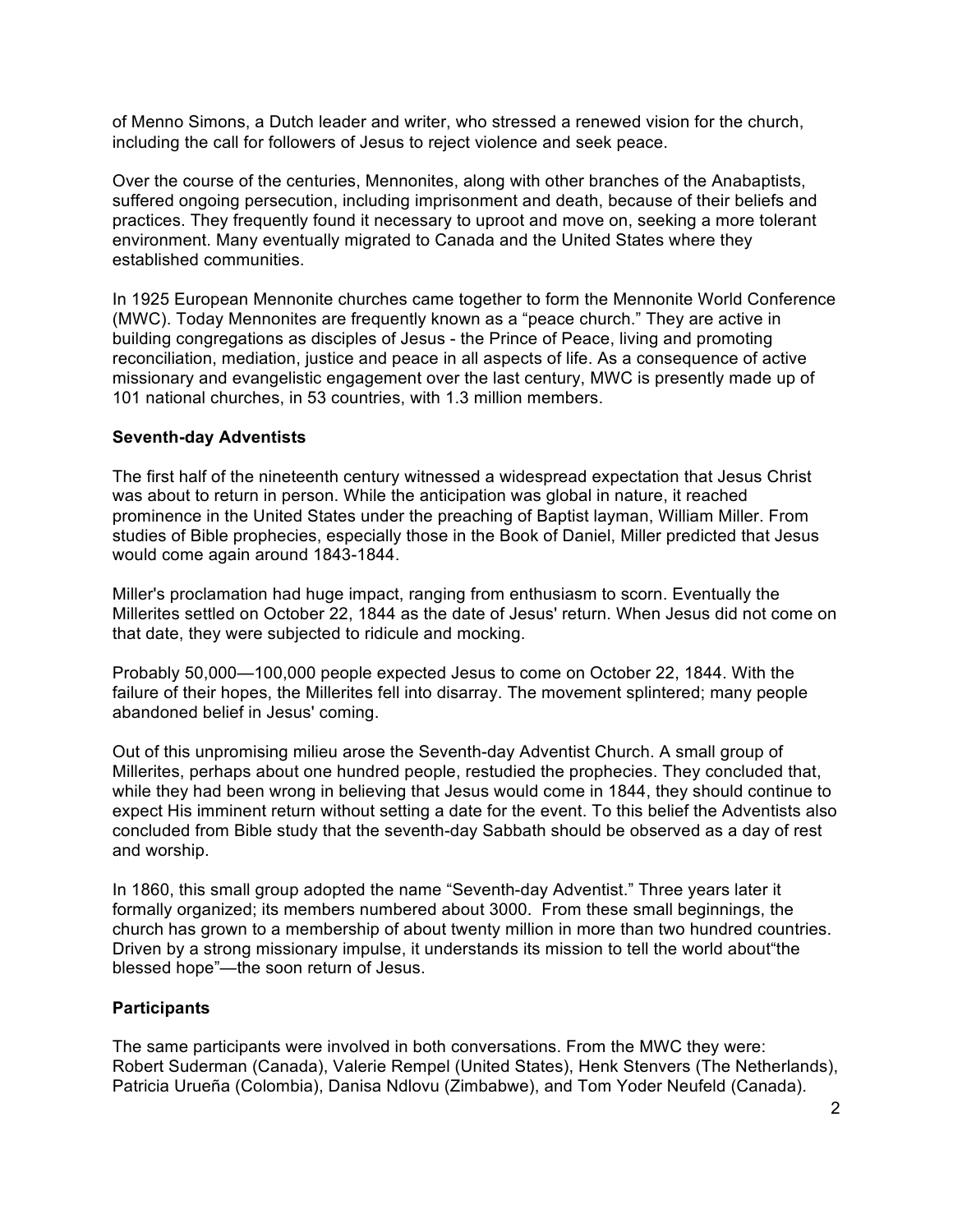From the Adventists they were: Bert B. Beach (US/Switzerland), Denis Fortin (US/Canada), John Graz (US/Switzerland), William Johnsson (US/Australia), Peter Landless (US/South Africa), Teresa Reeve (US/Canada).

### **Structure of the Conversation**

The first conversation was held June 28—July 1, 2011, at Seventh-day Adventist world headquarters in Silver Spring, Maryland, USA; the second, May 27-31, 2012, at the Study and Conference Center Bienenberg, near Basel, Switzerland.

Each day's discussion began and ended with worship, the worship leader alternating between the two communions. The theme,"Living the Christian Life in Today's World," focused both conversations, which were built on papers prepared on selected topics by representatives from each side. These papers, while theological in nature, endeavored to show the practical outworking in the life of the community.

During the first round of conversation, each group presented an overview of their communion's history. Papers followed on the topics of peace; non-violence and military service; discipleship and non-conformity; health, healing and ecology; and the nature and mission of the church.

In the second dialogue, major papers were presented from each side on eschatology, nonconformity, and hermeneutics. In addition, shorter discussions took up questions raised by each communion prior to the meeting in Bienenberg. Mennonites responded to issues of pacifism, Sabbath, salvation and obedience, personal lifestyle, hermeneutics, and eschatology. Adventists addressed questions of military service, Sabbath, contextualization, justice and discipleship, the role of women in ministry, church discipline, Ellen White, and eschatology.

During the second conversation, participants took time out to visit Swiss sites of significance to each group. They visited the grave of John Nevins Andrews, the Adventist Church's first missionary, and the first Adventist church constructed outside America—a simple wooden structure dedicated by Ellen White. From there they traveled to a Mennonite farming community on the plateau high above the town of Tramelan, Switzerland (Mennonites were initially not permitted to settle in the valley). Participants heard a lecture on the history of the community, visited its archives, and were welcomed to a fellowship meal.

#### **Features in Common**

Participants in the conversation quickly realized that they have much in common. They share a desire to recover the authenticity and passion of the New Testament church, a similar understanding of Christian history, and a strong commitment to be followers of Jesus in their personal lives and in their corporate witness to the world. Each communion brought to the conversation a deep experience of what it means to live the Christian faith, often as a minority voice in the world, and stressed the importance of discipleship and the practical living out of the Christian life. Together they understand that Christians live "in the world" but are not "of the world."

Areas of different understandings were also discussed in order to understand each other better. These areas include: the day on which the Sabbath is celebrated, eschatology, the status given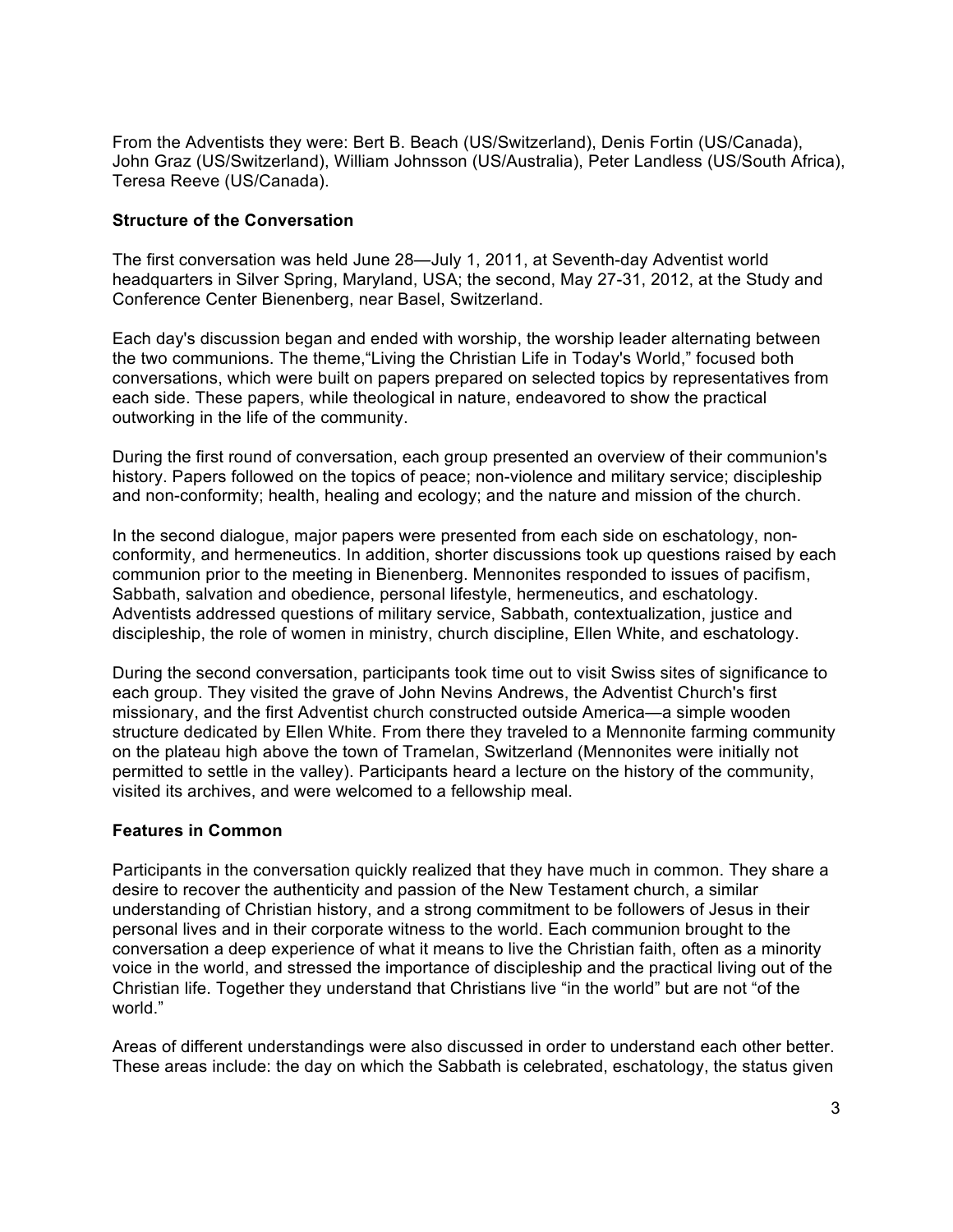to the writings of Ellen G. White by the Adventist church, the ministry of Jesus in the heavenly sanctuary, and the state of the dead.

Areas of resonance in belief and practice are:

- 1. The centrality of Jesus.
- 2. Relation to the state: As Christians we seek to live as responsible citizens, but we place obedience to God above obedience to the state.
- 3. Peace and non-violence: Both communions understand Jesus' teachings and example to reject the use of violence, even in military situations, realizing that the consequences may mean suffering and death, as they also did for our Lord. It was acknowledged, however, that this emphasis is not uniformly practiced.
- 4. Ordinances: Both communions teach and practice baptism of believers, not infants; they have a non-sacramental view of the Lord's Supper, and have a history of the practice of footwashing as an expression of humility and service to each other.
- 5. Ministry to humanity: Mennonites and Adventists are strongly committed to helping humanity. Mennonites stress peace and justice initiatives, community development and relief in disasters, while Adventists focus on health and healing through a large network of hospitals and clinics, as well as public health; they also operate agencies for relief and development, and advocate for religious freedom throughout the world.

# **Learning from One Another**

Mennonites listed the following areas where the conversation with Adventists challenges them to growth and development:

- 1. A more robust commitment to observing the intentions of Sabbath that is part of Anabaptist/Mennonite heritage of celebrating Sunday as a day of rest and worship.
- 2. More attention to the importance of health and physical healing as integral parts of discipleship and God's intentions for his people.
- 3. Emphasizing a stronger sense of hope, confidence, and anticipation in the assured coming of God's reign in the world.
- 4. Exploring more deeply issues of religious freedom and Christian commitment to advocating for freedom of religious thought and practice where these are not present.
- 5. Focus more attention on theological formation and leadership development for the needs of the communion.
- 6. Learning together how a diverse global church can be nourished and strengthened at local, national, and international levels.

For Adventists the corresponding list for growth and development resulting from the conversation with Mennonites was:

- 1. Addressing the dilution of the church's historic stand concerning non-combatancy as an alternative to military service.
- 2. Strengthening theological education to ensure vibrancy of the church's ministry and service.
- 3. Keeping Christ central in witness, theology, and praxis.
- 4. Defending Christians and other religious minorities against persecution and discrimination.
- 5. More intentionally tying hermeneutics to practical Christian living.

## **Recommendations**

Participants in the conversation offer the following recommendations to their respective authorizing bodies: